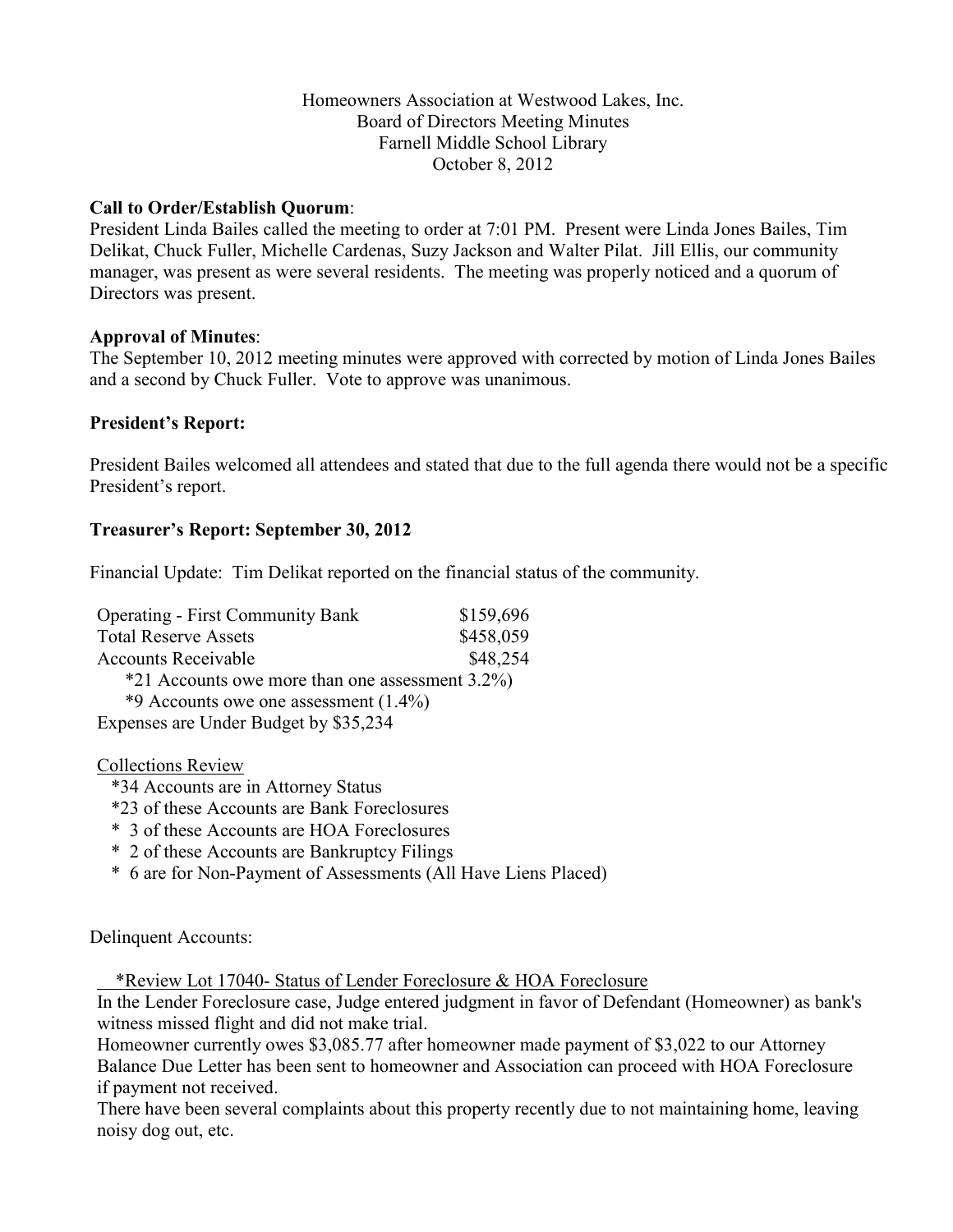Motion: *To give homeowner 20 days from date of Balance due letter to pay in full (or make payment arrangements) and if no reply our Attorney should move forward with our HOA Foreclosure.* Motion by: Tim Delikat Second: Chuck Fuller Vote: Unanimous / Approved

\*Review Lot 11019- Current Status & HOA Foreclosure

Homeowner currently owes \$1,623.54 plus unbilled Legal Fees

Bank paid the Delinquent Property Taxes to protect their interest so there will not be a Tax Deed Sale. There is currently no Lender Foreclosure (previously dismissed) and house is vacant.

Motion: *To approve taking our HOA Foreclosure off hold and moving forward with foreclosure process.*

Motion by: Tim Delikat Second: Chuck Fuller Vote: Unanimous / Approved

\*Review Lot 10010 - Status of HOA Foreclosure

Homeowner currently owes \$1,576.70 plus Legal Fees

The Hearing on Motion for Final Summary Judgment took place on August 22 with judgment in our favor.

The condition of this house is considered poor as it is in Enforcement & Fining List.

Foreclosure Sale has been set for November 7, options include a 3rd party being successful bidder or Association taking title and renting home back to homeowner.

*No action at this time.*

\*Review Lot 05039- Status of Lender Foreclosure

Homeowner currently owes \$2,212.04

Lender Foreclosure Sale took place in September and 3rd Party was successful bidder.

Association is entitled to full payment and hopefully new owner improves condition of property.

\*Review Lot 02024 - Status of Lender Foreclosure

Homeowner currently owes \$4,800.02 plus unbilled Legal Fees

Successful bidder at Lender Foreclosure sale was Secretary of Veteran Affairs

Our Attorney is requesting full payment while opposing Attorney is disputing paying entire amount. Based on the short amount of time since Lender Foreclosure Sale, our Attorney recommends being patient in resolving this dispute as these usually take several months to resolve.

2013 Budget Review:

Motion: *To submit the 2nd review of the 2013Budget to the homeowners at the Annual Meeting on November 13, 2012/*  Motion by: Chuck Fuller Second: Tim Delikat Vote: Unanimous / Approved

Acceptance Treasurer's Report: Motion: *Accept the Treasurer's Report*  Motion by: Chuck Fuller Second: Suzy Jackson Vote: Unanimous / Approved

## **Manager's Report**:

1. Update on Westwood Lakes Blvd. repaving project: Work will commence as soon as the water table recedes to allow the heavy equipment to work safely. The sign will be removed until construction is set to begin.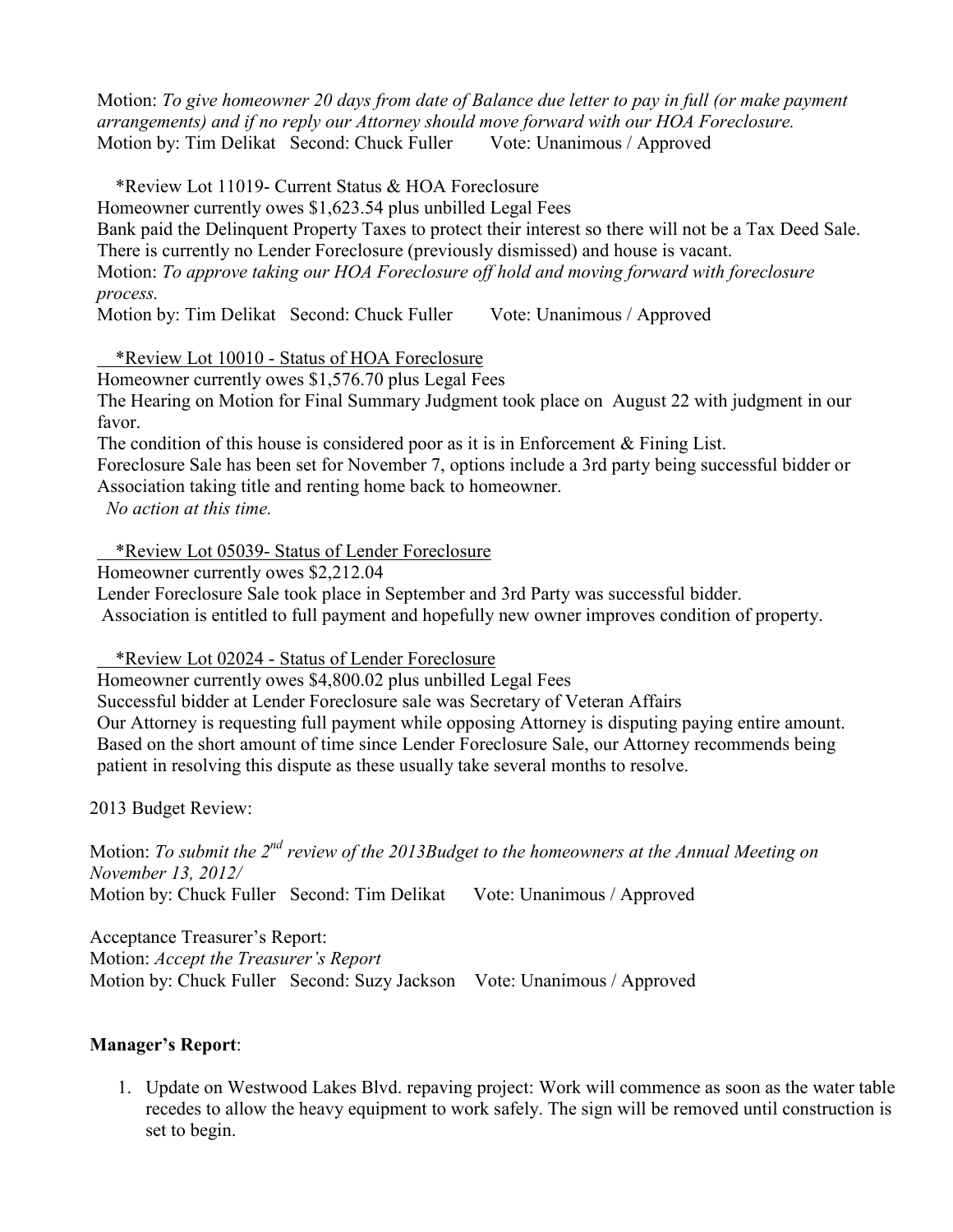- 2. Second notice for the Annual Meetings and Board Election will go out on October 12, 2012
- 3. RPM was able to secure event coverage for the Fishing Derby.

Motion: *To reimburse the President \$303.09 (paid by credit card) for the cost of the insurance*. Motion by: Chuck Fuller Second: Tim Delikat Vote: Unanimous / Approved

4. The insurance renewals for 2013 have been received and reviewed. The premium has increased from \$26,000 to \$29,589 due to an increase in the D&O premium increase.

#### **Old Business**:

- 1. Common Area landscape Replacements: Waiting on proposals from OneSource
- 2. Insurance for Community Sponsored Events: Per our insurance carrier per event insurance is currently our only option.

## **New Business**:

1. Hearing Committee Service: Identify candidates for Fining Process to start fining.

## Lot 10010

Motion: *Proceed with fining process*  Motion by: Chuck Fuller Second: Suzy Jackson Vote: Unanimous / Approved

## Lot 07069

Motion: *Process with Fining Process* Motion by: Tim Delikat Second: Linda Jones Bailes Vote: Unanimous / Approved

## Lot 17040

Motion: *Process with Fining Process* Motion by: Tim Delikat Second: Suzy Jackson Vote: Unanimous / Approved

# Lot 11010

Motion: *Send 2nd letter with specific corrections required* Motion by: Michelle Cardenas Second: Linda Jones Bailes Vote: For Lind Jones Bailes, Michelle Cardenas, Suzy Jackson, Tim Delikat, Walt Pilat Vote Opposed: Chuck Fuller

## Lot 05013

Motion: *No action at this time* Motion by: Michelle Cardenas Second: Linda Jones Bailes Vote: For Lind Jones Bailes, Michelle Cardenas, Suzy Jackson, Tim Delikat, Walt Pilat Vote Opposed: Chuck Fuller Approved

## Lot 04025

Motion: *No action at this time* Motion by: Michelle Cardenas Second: Linda Jones Bailes Vote For: Lind Jones Bailes, Michelle Cardenas, Suzy Jackson, Tim Delikat, Walt Pilat Vote Opposed: Chuck Fuller Approved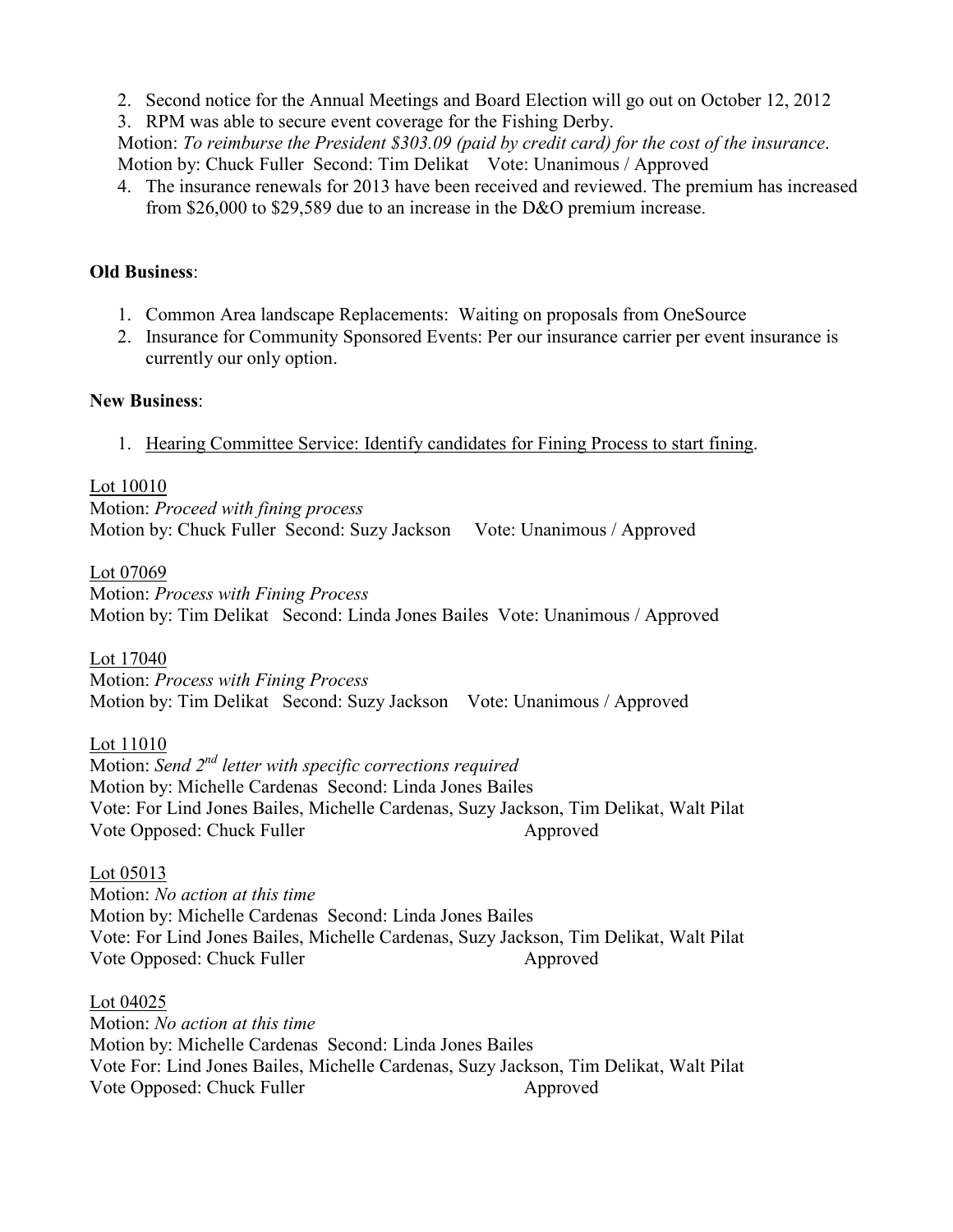Lot 09025 Motion: *Send 2nd letter with specific corrections required* Motion by: Suzy Jackson Second: Linda Jones Bailes Vote For: Lind Jones Bailes, Michelle Cardenas, Suzy Jackson, Tim Delikat Vote Opposed: Chuck Fuller, Walt Pilat Approved

Motion: *To stop working and taking any actions with the current list of violations as presented and to start making decisions to proceed with the fining process based on initial letters dated from inspections after October 1, 2012. At that point the process will be followed as described in the Enforcement and Fining Process approved August 9, 2011.* 

Motion by: Chuck Fuller Second: Suzy Jackson Vote: Unanimous / Approved

## 2. Develop Policy for Group Use of Common Areas

Motion: *Table discussion of this item for a future date*  Motion by: Suzy Jackson Second: Chuck Fuller Vote For: Michelle Cardenas, Suzy Jackson, Tim Delikat, Chuck Fuller, Walt Pilat Vote Opposed: Linda Jones Bailes Approved

## 3. Holiday Lighting

Motion: *To accept the proposal of \$2,550 from Evergreen Total Landscape Services to install our Holiday Lighting*. Motion by: Chuck Fuller Second: Tim Delikat Vote: Unanimous / Approved

## 4. Sawgrass Gates

Directed RPM to solicit bids for solutions to the gate problem related to surge.

# **COMMITTEE REPORTS**:

Lakes Committee.

Motion: *To proceed with a proposal for stocking fish in the lakes not to exceed \$5,000.*  Motion by: Chuck Fuller Second: Walt Pilat Vote: Unanimous / Approved

Landscape Committee:

No report due to time

ACC Committee:

See separate meeting minutes.

Activities Committee:

Motion: *To allocate \$150 to committee to provide refreshments at the Annual Meeting.* Motion by: Chuck Fuller Second: Tim Delikat Vote: Unanimous / Approved